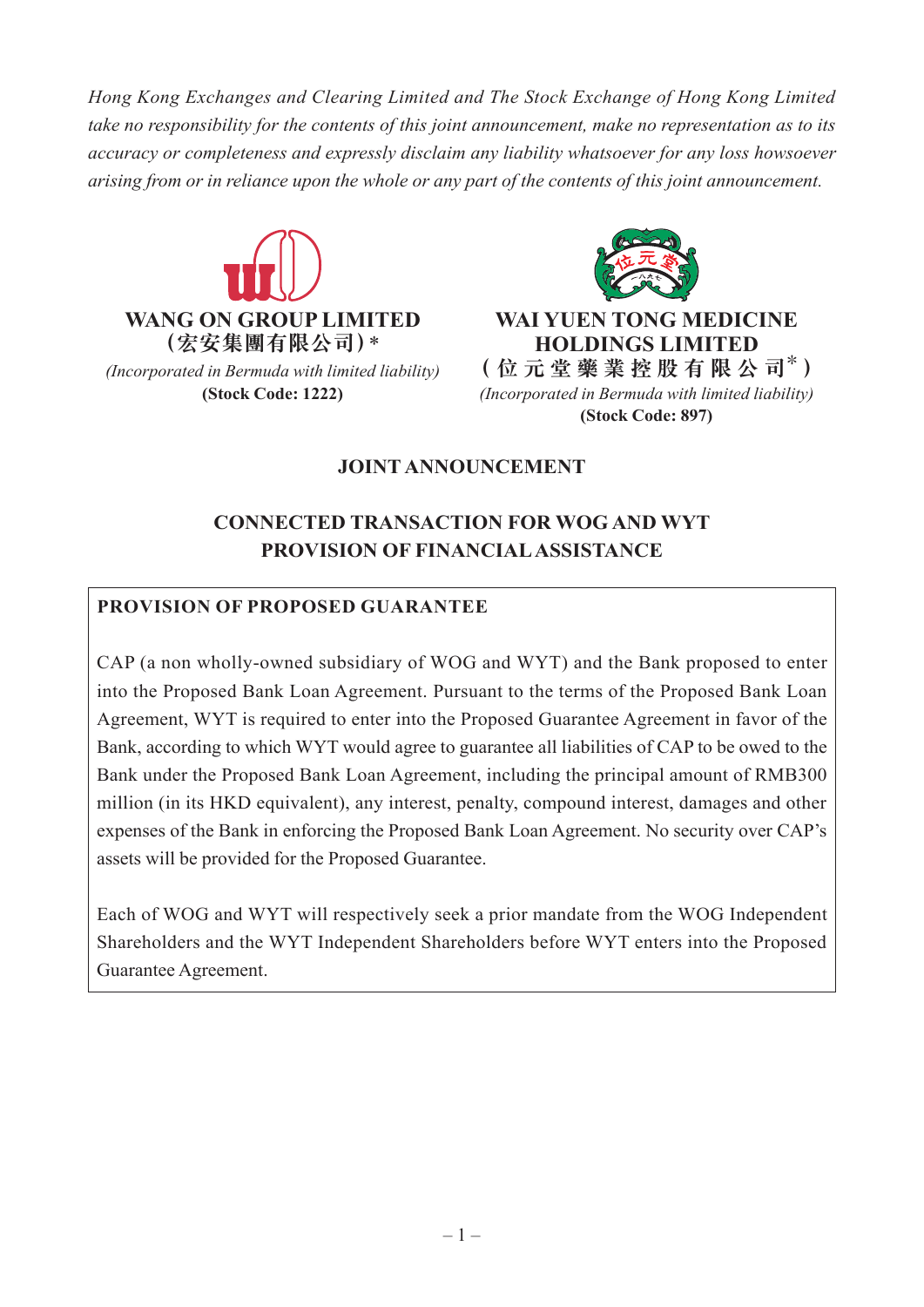# **GRANT OF REVOLVING LOAN FACILITY**

Reference is made to the joint announcement dated 26 September 2019 of, among others, WOG, WYT and CAP in relation to, among others, the Existing Loan Agreement between CAP, Double Leads and Winning Rich, pursuant to which Double Leads and Winning Rich agreed to grant the Existing Loan to CAP in the aggregate principal amount of HK\$710 million for the purpose of refinancing the then outstanding indebtedness of CAP owed to Double Leads and Winning Rich under the 2019 Bonds.

The Existing Loan will be due on 25 September 2022. As of the date of this joint announcement, the outstanding principal amount of the Existing Loan is approximately HK\$576 million, out of which approximately HK\$70 million and approximately HK\$506 million are owed to Double Leads and Winning Rich, respectively.

On 3 May 2022, CAP, Double Leads and Winning Rich entered into the Revolving Loan Facility Agreement, pursuant to which each of Double Leads and Winning Rich agreed to grant the Revolving Loan Facility in an aggregate principal amount of HK\$576 million to CAP for a term of five years ending 2 May 2027 for the purpose of refinancing the Existing Loan.

## **LISTING RULES IMPLICATIONS FOR WOG AND WYT**

CAP is a non wholly-owned subsidiary of WYT which is in turn a non wholly-owned subsidiary of WOG. Therefore the provision of the Proposed Guarantee and the grant of the Revolving Loan Facility do not constitute notifiable transactions for each of WOG or WYT under Chapter 14 of the Listing Rules. As Mr. Tang Ching Ho, an executive director and a controlling shareholder of each of WOG and WYT, holds approximately 20.17% interest in CAP, CAP is a connected subsidiary of each of WOG and WYT. Therefore the provision of the Proposed Guarantee and the grant of the Revolving Loan Facility constitute connected transactions of each of WOG and WYT and are subject to the reporting, announcement and independent shareholders' approval requirements under Chapter 14A of the Listing Rules.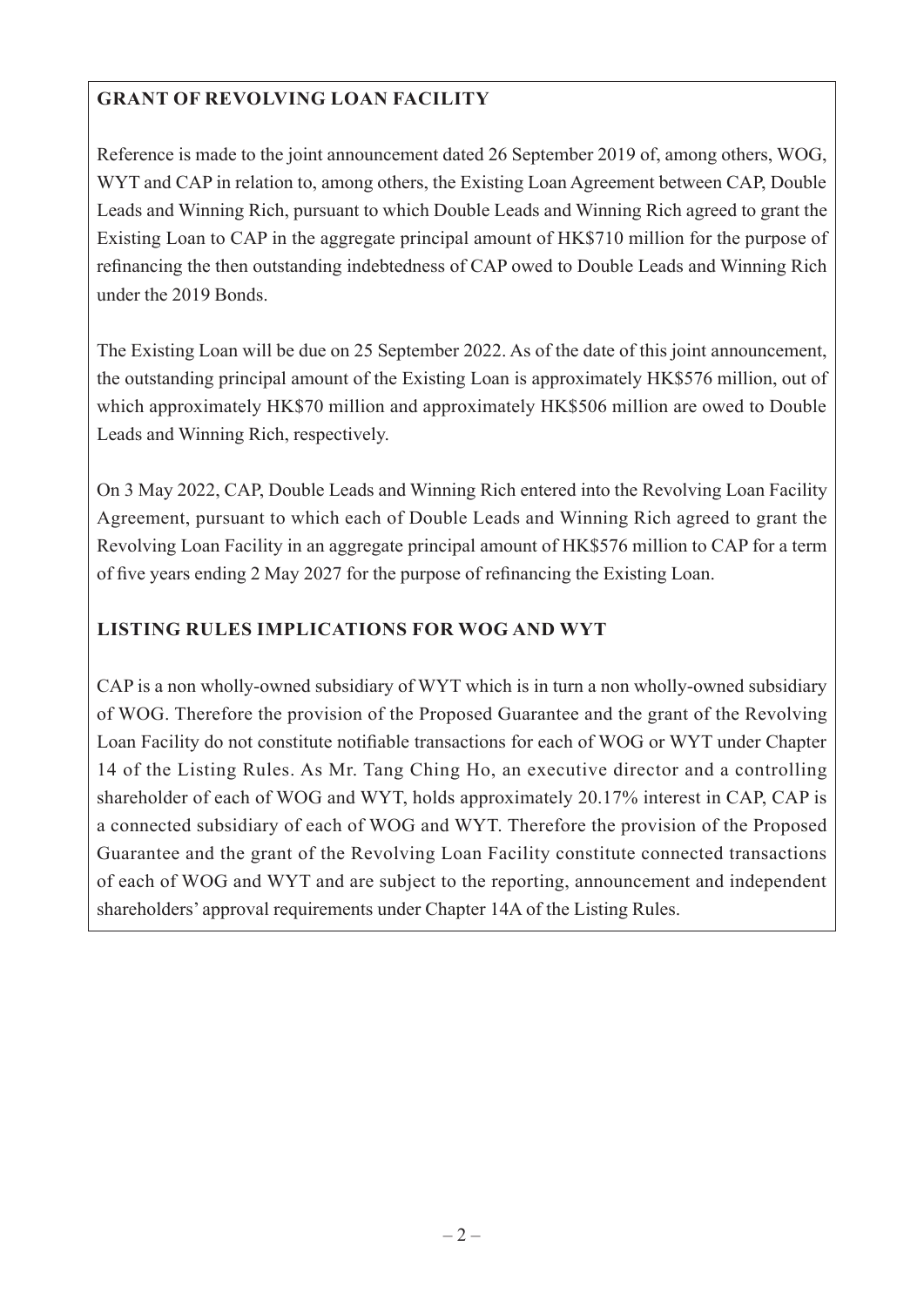# **WOG SGM**

The WOG SGM will be held for the purpose of considering and, if thought fit, approving, among other things, the provision of the Proposed Guarantee and the grant of the Revolving Loan Facility by the WOG Independent Shareholders by way of a poll. An independent board committee comprising all of the independent non-executive WOG Directors will be established by WOG to give recommendations to the WOG Independent Shareholders on the terms and conditions of the Proposed Guarantee Agreement and the Revolving Loan Facility Agreement and the transactions contemplated therein.

An independent financial advisor will be appointed by WOG to advise the independent board committee and the WOG Independent Shareholders in relation thereto.

The WOG Circular containing, among other things, (a) further particulars of the Proposed Guarantee and the Revolving Loan Facility; (b) the recommendation of the independent board committee to the WOG Independent Shareholders in relation to the Proposed Guarantee and the grant of the Revolving Loan Facility; (c) a letter of advice of the independent financial advisor to the independent board committee and the WOG Independent Shareholders; (d) a notice convening the WOG SGM; and (e) other information as required by the Listing Rules, is expected to be despatched to the WOG Shareholders on or before 25 May 2022.

# **WYT SGM**

The WYT SGM will be held for the purpose of considering and, if thought fit, approving, among other things, the provision of the Proposed Guarantee and the grant of the Revolving Loan Facility by Winning Rich by the WYT Independent Shareholders by way of a poll. An independent board committee comprising all of the independent non-executive WYT Directors will be established by WYT to give recommendations to the WYT Independent Shareholders on the terms and conditions of the Proposed Guarantee Agreement and the Revolving Loan Facility Agreement, and the transactions contemplated therein.

An independent financial advisor will be appointed by WYT to advise the independent board committee and the WYT Independent Shareholders in relation thereto.

The WYT Circular containing, among other things, (a) further particulars of the Proposed Guarantee and the Revolving Loan Facility by Winning Rich; (b) the recommendation of the independent board committee to the WYT Independent Shareholders in relation to the Proposed Guarantee and the grant of the Revolving Loan Facility by Winning Rich; (c) a letter of advice of the independent financial advisor to the independent board committee and the WYT Independent Shareholders; (d) a notice convening the WYT SGM; and (e) other information as required by the Listing Rules, is expected to be despatched to the WYT Shareholders on or before 25 May 2022.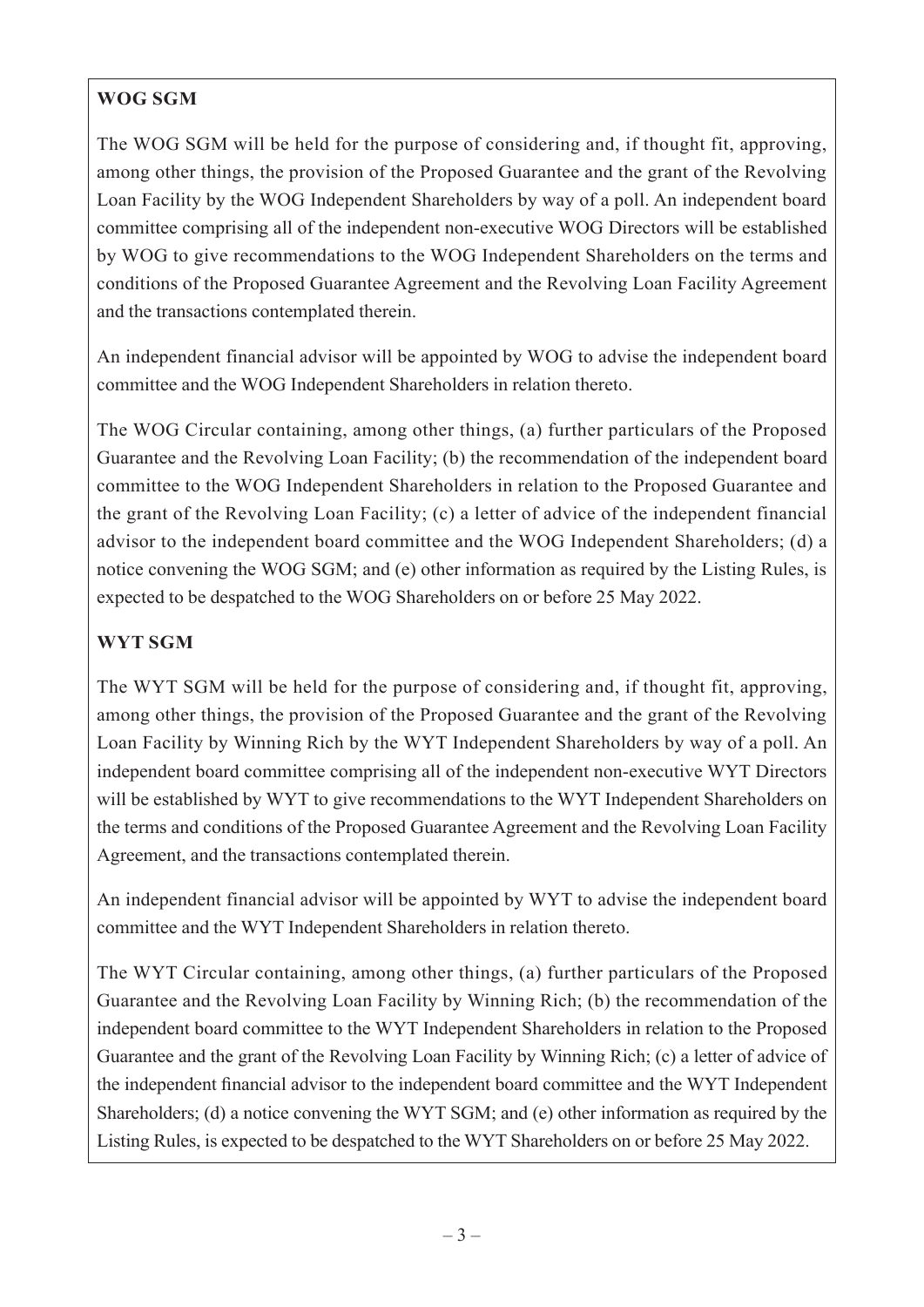#### **PROVISION OF PROPOSED GUARANTEE**

CAP (a non wholly-owned subsidiary of WOG and WYT) and the Bank proposed to enter into the Proposed Bank Loan Agreement. Pursuant to the terms of the Proposed Bank Loan Agreement, WYT is required to enter into the Proposed Guarantee Agreement in favor of the Bank, according to which WYT would agree to guarantee all liabilities of CAP to be owed to the Bank under the Proposed Bank Loan Agreement, including the principal amount of RMB300 million (in its HKD equivalent), any interest, penalty, compound interest, damages and other expenses of the Bank in enforcing the Proposed Bank Loan Agreement. No security over CAP's assets will be provided for the Proposed Guarantee.

Each of WOG and WYT will respectively seek a prior mandate from the WOG Independent Shareholders and the WYT Independent Shareholders before WYT enters into the Proposed Guarantee Agreement.

The principal terms of the Proposed Guarantee Agreement are agreed as follows:

| <b>Parties:</b>                | WYT as guarantor; and                                                                                                                                                                                                                                         |
|--------------------------------|---------------------------------------------------------------------------------------------------------------------------------------------------------------------------------------------------------------------------------------------------------------|
|                                | the Bank as the beneficiary<br>(2)                                                                                                                                                                                                                            |
| <b>Guaranteed obligations:</b> | All liabilities of CAP to be owed to the Bank under the Proposed<br>Bank Loan Agreement, including the principal amount, any interest,<br>penalty, compound interest, damages and other expenses of the Bank<br>in enforcing the Proposed Bank Loan Agreement |
| Term:                          | The term of the Proposed Guarantee will commence on the date of the<br>Proposed Guarantee Agreement and terminate upon expiry of three<br>years after the full settlement of all obligations under the Proposed<br><b>Bank Loan Agreement</b>                 |

We also set out below the principal terms of the Proposed Bank Loan Agreement as agreed by CAP and the Bank:

| <b>Parties:</b>          | $(1)$ CAP as borrower; and             |
|--------------------------|----------------------------------------|
|                          | the Bank as the lender<br>(2)          |
| <b>Principal amount:</b> | RMB300 million (in its HKD equivalent) |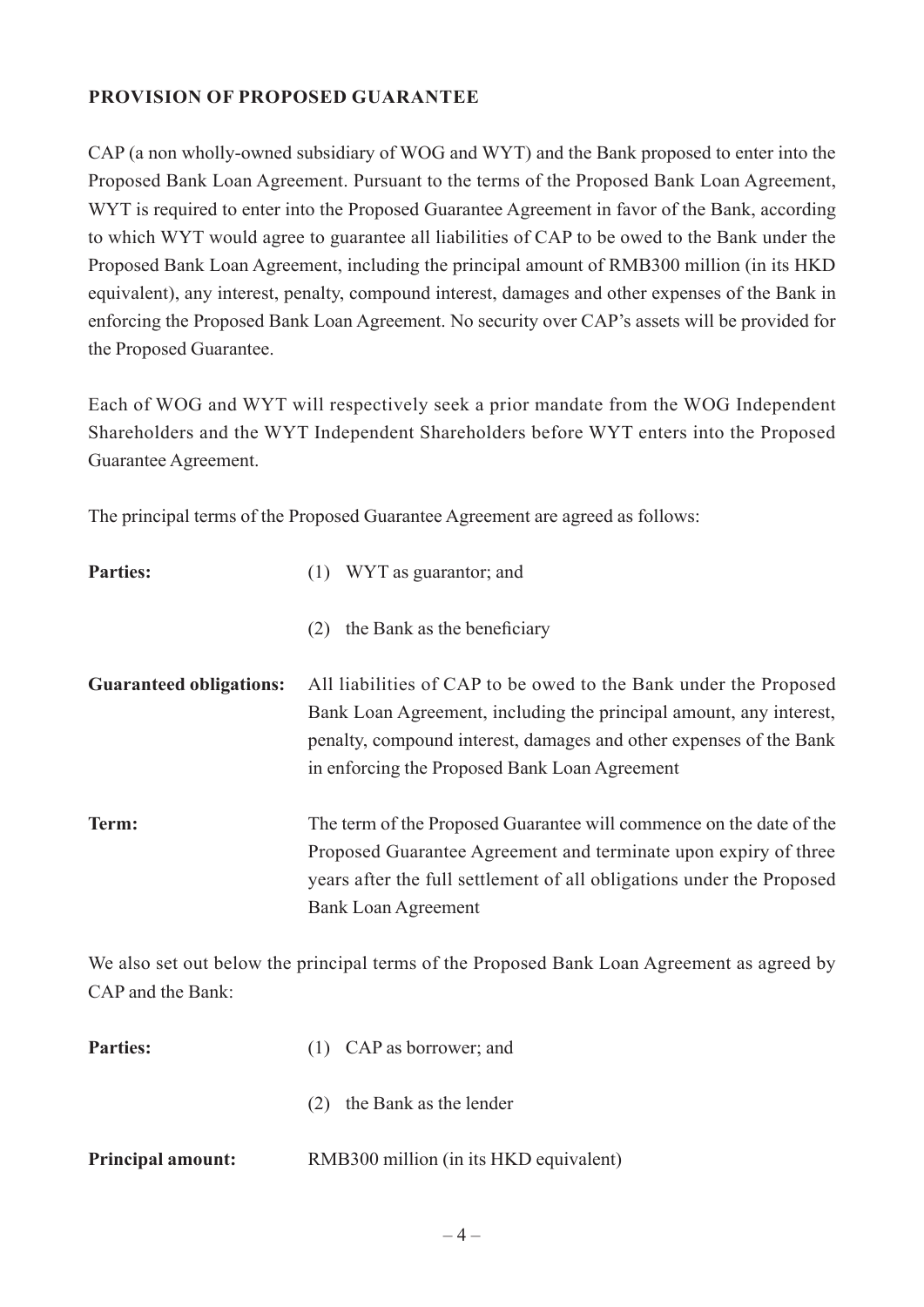| <b>Purposes:</b>             | (i)      | Repayment of the outstanding indebtedness of CAP owed to<br>Double Leads and Winning Rich; and/or                                                                                                                                                                                                                                                                                                                                                                                                                                                                                                                          |
|------------------------------|----------|----------------------------------------------------------------------------------------------------------------------------------------------------------------------------------------------------------------------------------------------------------------------------------------------------------------------------------------------------------------------------------------------------------------------------------------------------------------------------------------------------------------------------------------------------------------------------------------------------------------------------|
|                              | (ii)     | Early redemption of the Listed Bonds                                                                                                                                                                                                                                                                                                                                                                                                                                                                                                                                                                                       |
| Drawdown period:             |          | From the date of the Proposed Bank Loan Agreement to 30 June 2023                                                                                                                                                                                                                                                                                                                                                                                                                                                                                                                                                          |
| Term of each drawdown:       |          | No more than 36 months from the date of each drawdown provided<br>that all amounts are due no later than the final maturity date being 30<br>June 2026                                                                                                                                                                                                                                                                                                                                                                                                                                                                     |
| <b>Interest rates:</b>       | in total | Applicable LIBOR/HIBOR/SOFR or term SOFR/other RFR<br>overnight or term rates/other IBOR, plus certain percentage points, to<br>be determined at the time of each drawdown, provided that the actual<br>interest rate and the rate of any financing fees payable by CAP under<br>the Proposed Bank Loan Agreement shall not exceed 2% per annum                                                                                                                                                                                                                                                                            |
| <b>Conditions precedent:</b> |          | The Proposed Bank Loan Agreement and each drawdown are<br>subject to certain customary conditions precedent, including without<br>limitation the entering into the Proposed Guarantee Agreement by<br>and between WYT as the guarantor and the Bank as the beneficiary                                                                                                                                                                                                                                                                                                                                                     |
|                              |          | The Proposed Bank Loan will also be guaranteed by a letter of credit<br>to be issued by an onshore affiliate of the Bank upon application by<br>Wuhan Baisazhou Agricultural in favor of the Bank. Such a letter<br>of credit is in turn secured by (i) a joint guarantee by Shenzhen<br>Hongjin, Luoyang Hongjin and CAP, and (ii) a mortgage over Wuhan<br>Baisazhou Agricultural's certain properties in the PRC with a total<br>gross floor area of approximately 135,000 square meters. Wuhan<br>Baisazhou Agricultural would pay an annual handling fee of 4% of<br>the outstanding amount of the Proposed Bank Loan |
| <b>Repayment:</b>            |          | The principal amount of the Proposed Bank Loan is repayable by<br>installments semi-annually and twice a year, with the first repayment<br>amount being 20% of the principal due for the year, and the second<br>repayment amount being 80% of the principal due for the year. The<br>total principal amount due in the first, second and third year shall be<br>20%, 37% and 43% of the initial principal amount, respectively                                                                                                                                                                                            |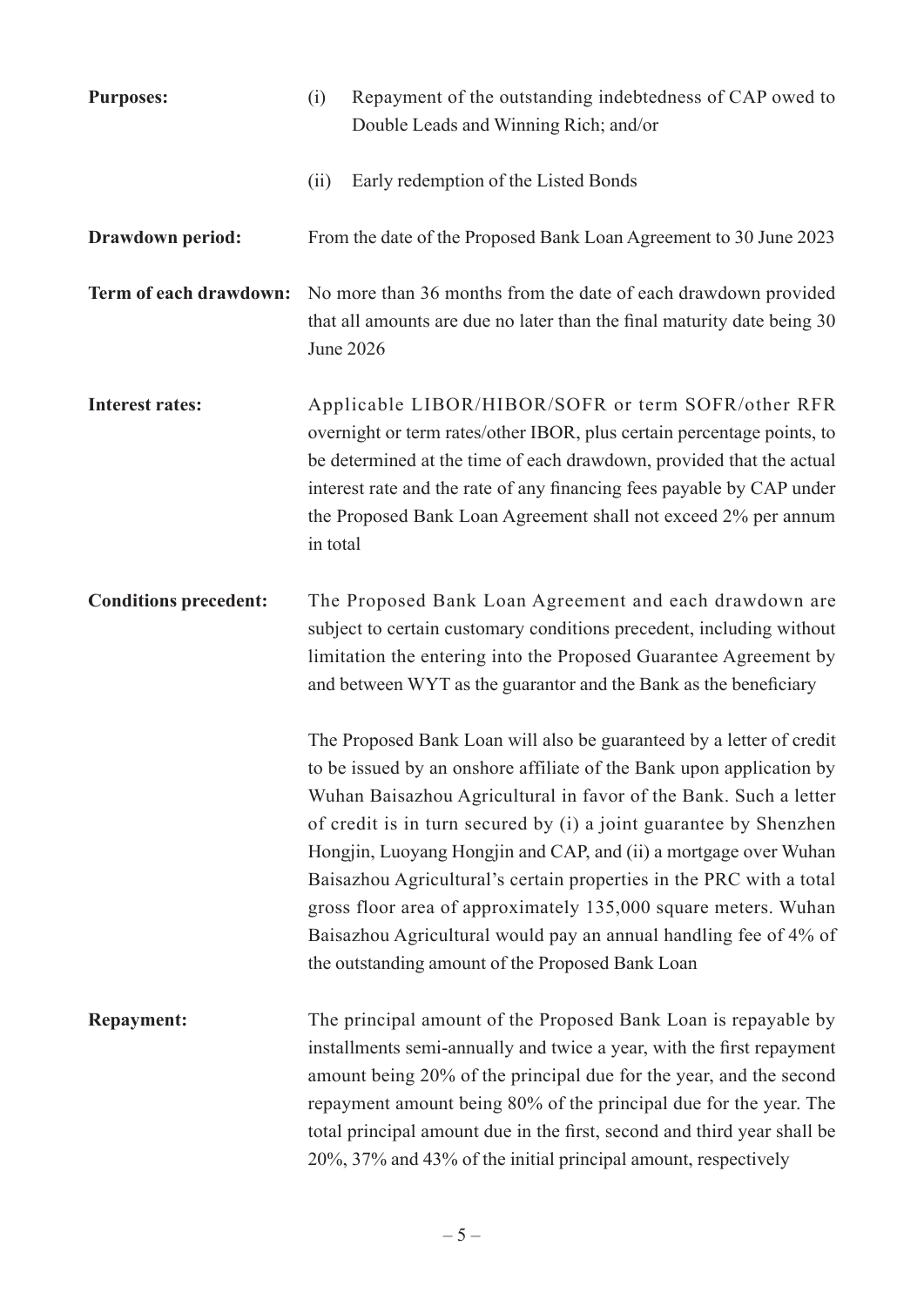### **GRANT OF REVOLVING LOAN FACILITY**

Reference is made to the joint announcement dated 26 September 2019 of, among others, WOG, WYT and CAP in relation to, among others, the Existing Loan Agreement between CAP, Double Leads and Winning Rich, pursuant to which Double Leads and Winning Rich agreed to grant the Existing Loan to CAP in the aggregate principal amount of HK\$710 million for the purpose of refinancing the then outstanding indebtedness of CAP owed to Double Leads and Winning Rich under the 2019 Bonds.

The Existing Loan will be due on 25 September 2022. As of the date of this joint announcement, the outstanding principal amount of the Existing Loan is approximately HK\$576 million, out of which approximately HK\$70 million and approximately HK\$506 million are owed to Double Leads and Winning Rich, respectively.

On 3 May 2022, CAP, Double Leads and Winning Rich entered into the Revolving Loan Facility Agreement, pursuant to which each of Double Leads and Winning Rich agreed to grant the Revolving Loan Facility in an aggregate principal amount of HK\$576 million to CAP for a term of five years ending 2 May 2027 for the purpose of refinancing the Existing Loan.

The principal terms of the Revolving Loan Facility Agreement are summarized as follows:

| Date:                                                     | 3 May 2022                                                                                                                                                                                                                        |
|-----------------------------------------------------------|-----------------------------------------------------------------------------------------------------------------------------------------------------------------------------------------------------------------------------------|
| <b>Parties:</b>                                           | CAP as the borrower;<br>(1)                                                                                                                                                                                                       |
|                                                           | Double Leads as the lender; and<br>(2)                                                                                                                                                                                            |
|                                                           | Winning Rich as the lender<br>(3)                                                                                                                                                                                                 |
| <b>Available amount</b><br>and commitment<br>composition: | HK\$576 million, of which HK\$70 million and HK\$506 million<br>will be provided by Double Leads and Winning Rich, respectively                                                                                                   |
| Term:                                                     | Five $(5)$ years                                                                                                                                                                                                                  |
| <b>Purpose:</b>                                           | Refinancing the outstanding indebtedness of CAP owed to Double<br>Leads and Winning Rich under the Existing Loan Agreement                                                                                                        |
| <b>Interest:</b>                                          | 10% per annum on the outstanding indebtedness and payable on a<br>semi-annual basis commencing from the date of the Revolving Loan<br>Facility Agreement or on such other date as agreed by CAP, Double<br>Leads and Winning Rich |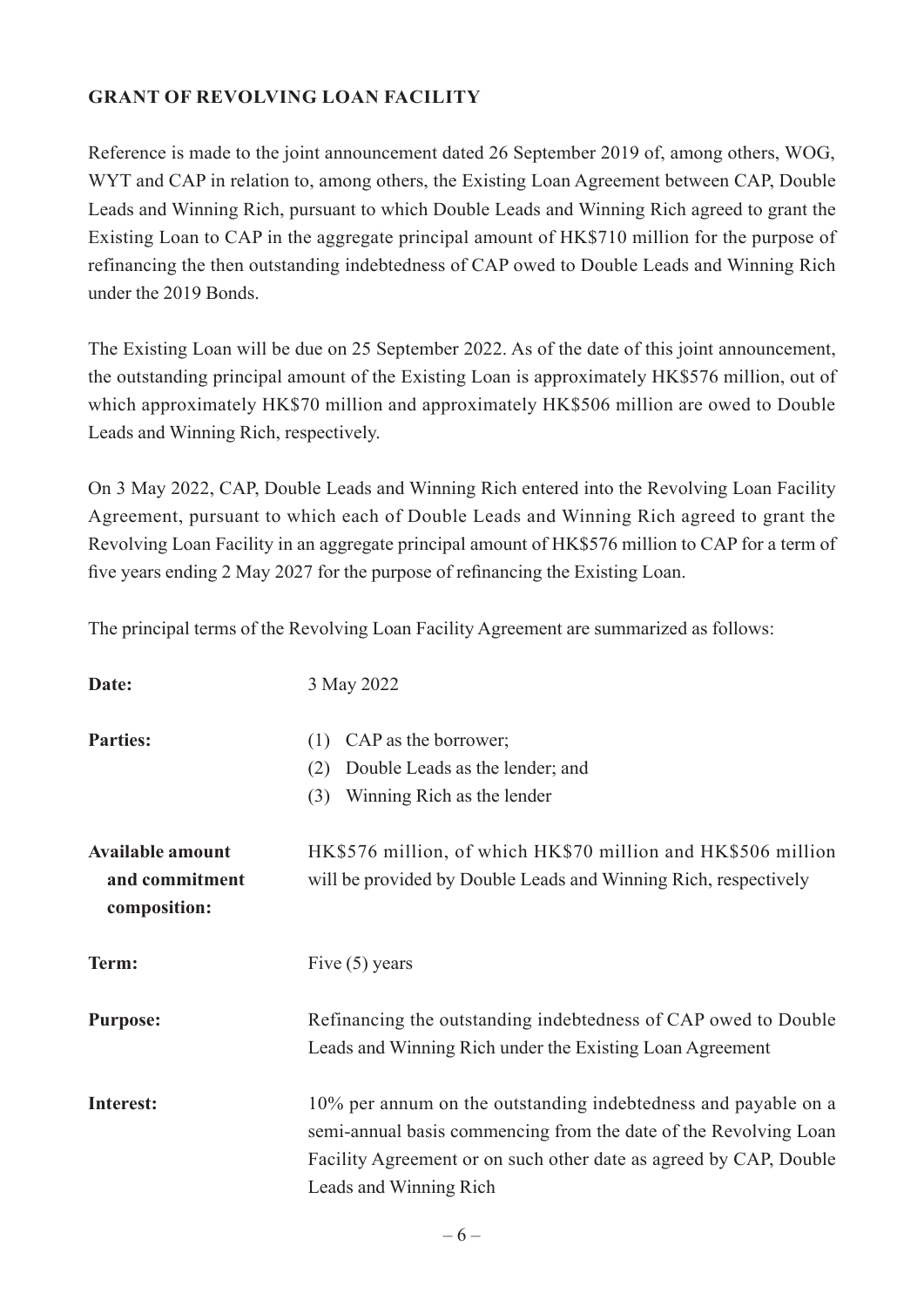| <b>Repayment:</b>            | The full principal amount and all outstanding interest thereon (if<br>any) shall be repaid not later than the repayment date being 2 May<br>2027. CAP may repay any part of the loan which is a multiple of<br>HK\$500,000 at any time on any Business Day without penalty<br>either in one lump sum or by instalments (each being not less than<br>HK\$500,000) with a three-day prior notice                                                                              |
|------------------------------|-----------------------------------------------------------------------------------------------------------------------------------------------------------------------------------------------------------------------------------------------------------------------------------------------------------------------------------------------------------------------------------------------------------------------------------------------------------------------------|
| <b>Conditions precedent:</b> | The grant of the Revolving Loan Facility is conditional upon (i)<br>the WYT Independent Shareholders having passed the ordinary<br>resolution(s) at a general meeting of WYT to approve the grant of<br>the Revolving Loan Facility by Winning Rich; and (ii) the WOG<br>Independent Shareholders having passed the ordinary resolution(s)<br>at a general meeting of WOG to approve the grant of the Revolving<br>Loan Facility                                            |
| <b>Re-borrowing:</b>         | CAP may during the term re-borrow in whole or in part of the amount<br>that has been repaid in accordance with the terms and conditions of the<br>Revolving Loan Facility Agreement provided that, among others, the<br>amount re-borrowed does not exceed the available amount of HK\$576<br>million and in compliance with the commitment composition                                                                                                                     |
|                              | Assignment and transfer: Double Leads and Winning Rich may respectively assign any or all<br>of their rights or transfer by novation any or all of their rights and<br>obligations (whether in full or a part thereof, and whether in one<br>time or through several times) under the Revolving Loan Facility<br>Agreement to another subsidiary or subsidiaries of WOG or WYT<br>(where applicable). The consent of CAP is not required for such<br>assignment or transfer |

# **REASONS FOR AND BENEFITS OF PROVISION OF THE PROPOSED GUARANTEE AND THE REVOLVING LOAN FACILITY**

CAP is a 53.37%-owned subsidiary of WYT. In view of the funding need of CAP (particularly taking into account the funding needs for the repayment of the Existing Loan and the early redemption of the Listed Bonds), the WYT Directors and the WOG Directors consider that it is in the interests of the WYT Shareholders and the WOG Shareholders to continue to provide financial support to CAP with an aim to generate return to the WYT Shareholders and the WOG Shareholders in the long run.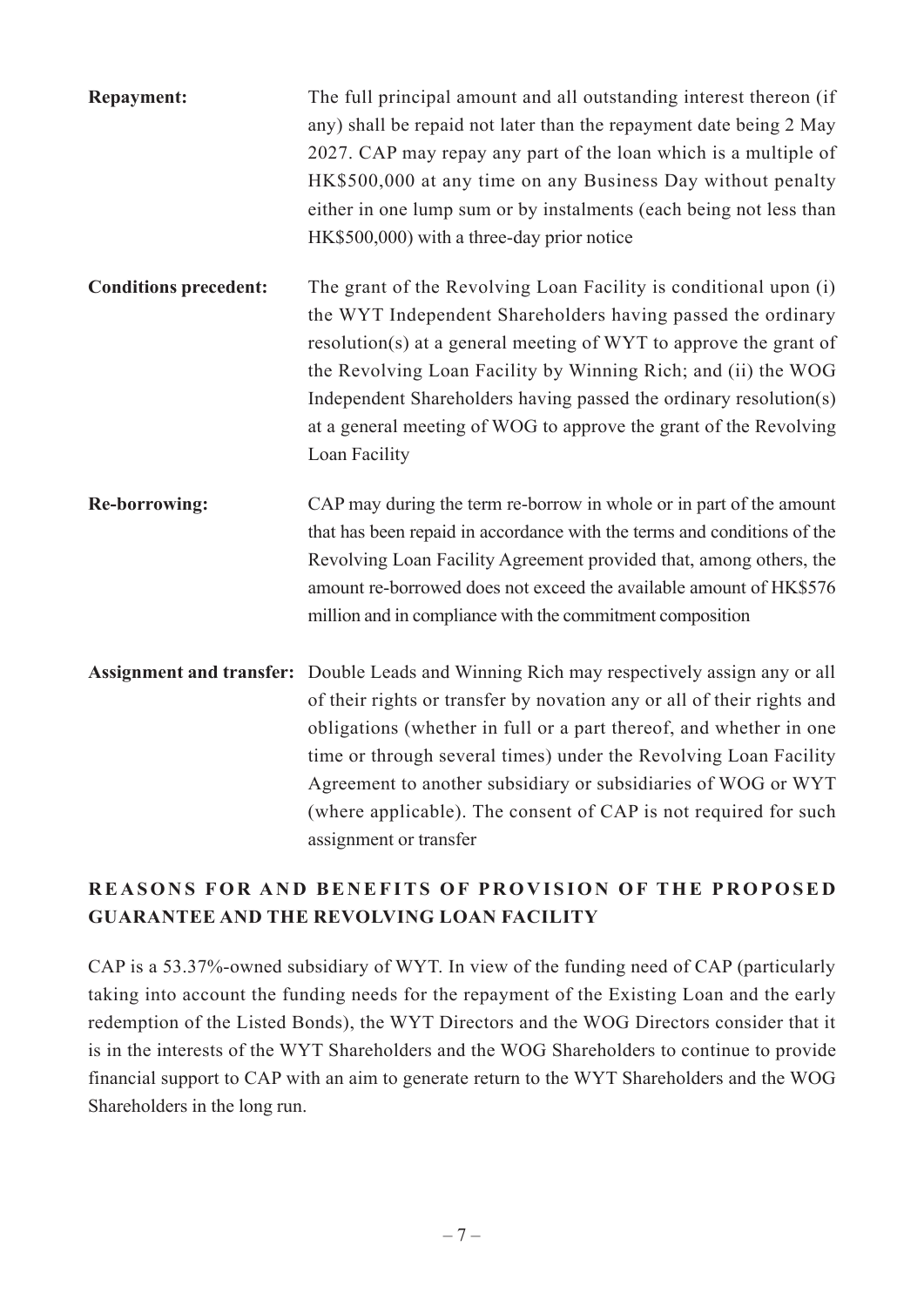In particular, WYT is requested by the Bank to provide the Proposed Guarantee for the Proposed Bank Loan to CAP. Part of the Proposed Bank Loan is expected to be utilized as repayment of part of the Existing Loan owed to Double Leads and/or Winning Rich. As such, the directors of each of WOG and WYT consider that the provision of the Proposed Guarantee will benefit WOG and WYT in terms of loan recovery as well as cash flow position enhancement.

The grant of the Revolving Loan Facility is expected to continue to generate a high return to the WYT Shareholders and the WOG Shareholders. In addition, given that neither Double Leads nor Winning Rich is required to provide any additional funding to CAP pursuant to the grant of the Revolving Loan Facility, the grant of the Revolving Loan Facility would not have any impact on the cash flow or cash position of Double Leads and Winning Rich.

The respective board of directors of WYT and WOG (excluding the independent non-executive WYT Directors and the independent non-executive WOG Directors, whose views will be set out in the letter from the independent board committee to be included in the respective WYT Circular and the WOG Circular) is of the view that the terms of (i) the Proposed Guarantee and the Proposed Guarantee Agreement and (ii) the grant of the Revolving Loan Facility and the Revolving Loan Facility Agreement are on normal commercial terms and fair and reasonable so far as each of WOG and WYT and their respective shareholders are concerned and thus the provision of the Proposed Guarantee and the Revolving Loan Facility pursuant to the Proposed Guarantee Agreement and the Revolving Loan Facility Agreement is in the interests of each of the WOG Group and the WYT Group and their respective shareholders as a whole.

## **INFORMATION ON THE WOG GROUP, THE WYT GROUP, THE CAP GROUP AND THE BANK**

#### **The WOG Group**

The WOG Group is principally engaged in (i) management and sub-licensing of fresh markets and treasury management in Hong Kong and the PRC; (ii) property investment and property development in Hong Kong through Wang On Properties Limited (Stock Code: 1243), its 75%-owned listed subsidiary; (iii) manufacturing and/or retailing of pharmaceutical and health food products through WYT, its 65.79%-owned listed subsidiary; and (iv) management and sale of properties in agricultural produce exchange markets in the PRC through CAP, a 53.37%-owned listed subsidiary of WYT. WOG is ultimately owned by Mr. Tang Ching Ho as to approximately 48.69% based on the disclosure of interest notice filed by Mr. Tang Ching Ho pursuant to the SFO.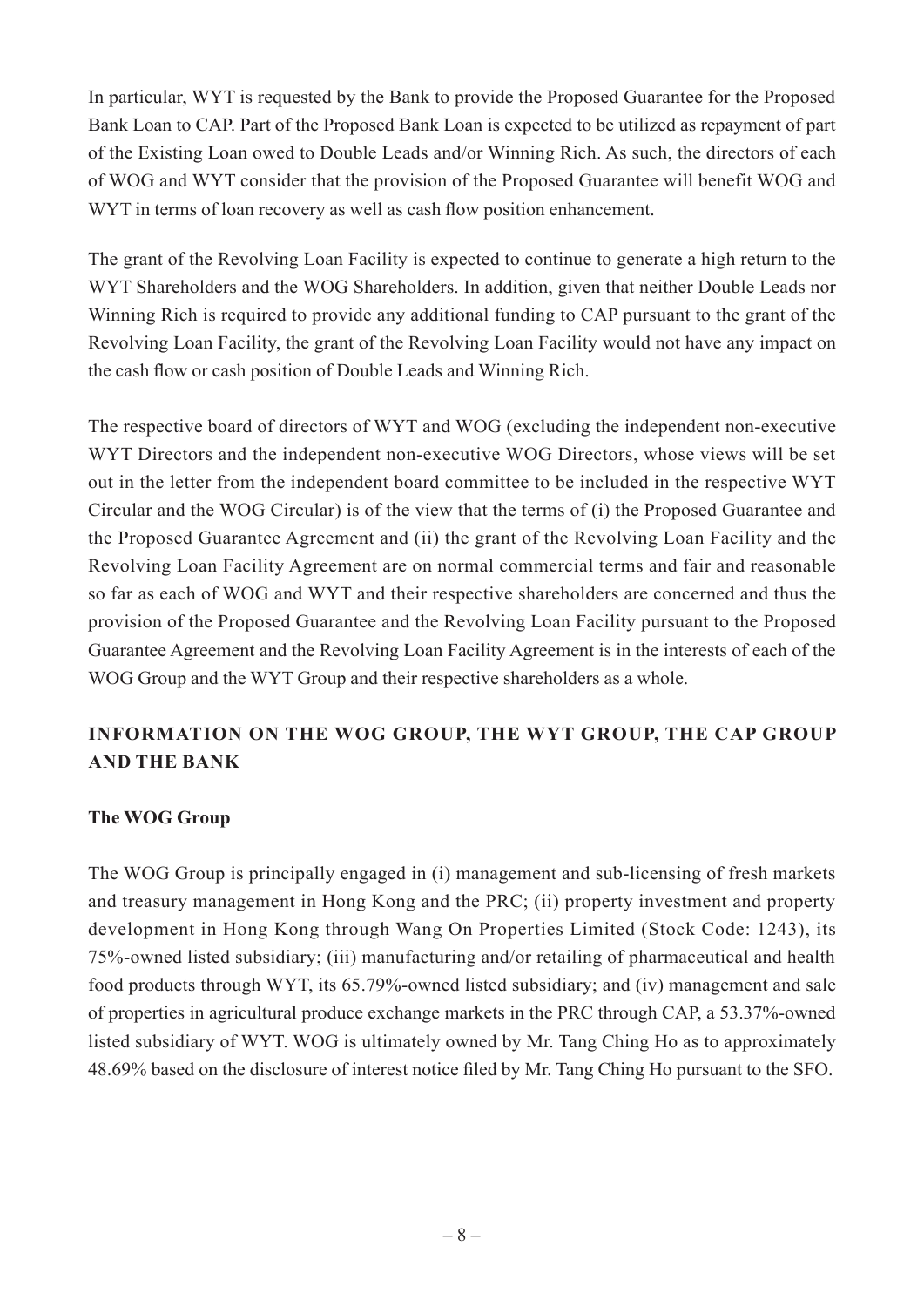### **The WYT Group**

The WYT Group is principally engaged in (i) the manufacturing and retailing of traditional Chinese pharmaceutical and health food products, including Chinese medicinal products sold under the brand name of "Wai Yuen Tong", mainly in the PRC and Hong Kong; (ii) the manufacturing and sale of Western pharmaceutical and health food and personal care products under the brand names of "Madame Pearl's" and "Pearl's"; (iii) property investment; and (iv) management and sale of properties in agricultural produce exchange markets in the PRC through CAP, a 53.37%-owned listed subsidiary of WYT. WYT is held by the WOG Group as to approximately 65.79%.

#### **The CAP Group**

The CAP Group is principally engaged in the business of management and sale of properties in agricultural produce exchange markets in the PRC. CAP is held by the WYT Group as to approximately 53.37% and is separately held by a company wholly-owned by Mr. Tang Ching Ho as to approximately 20.17%.

#### **The Bank**

To the best of the knowledge, information and belief of the WOG Directors and the WYT Directors having made all reasonable enquiry, (i) the Bank is primarily engaged in the provision of banking services in the PRC; and (ii) the Bank and its ultimate beneficial owner(s) are third parties independent of WOG and WYT and their respective connected persons as defined under the Listing Rules.

#### **LISTING RULES IMPLICATIONS FOR WOG AND WYT**

CAP is a non wholly-owned subsidiary of WYT which is in turn a non wholly-owned subsidiary of WOG. Therefore the provision of the Proposed Guarantee and the grant of the Revolving Loan Facility do not constitute notifiable transactions for each of WOG or WYT under Chapter 14 of the Listing Rules. As Mr. Tang Ching Ho, an executive director and a controlling shareholder of each of WOG and WYT, holds approximately 20.17% interest in CAP, CAP is a connected subsidiary of each of WOG and WYT. Therefore, the provision of the Proposed Guarantee and the grant of the Revolving Loan Facility constitute connected transactions of each of WOG and WYT and are subject to the reporting, announcement and independent shareholders' approval requirements under Chapter 14A of the Listing Rules.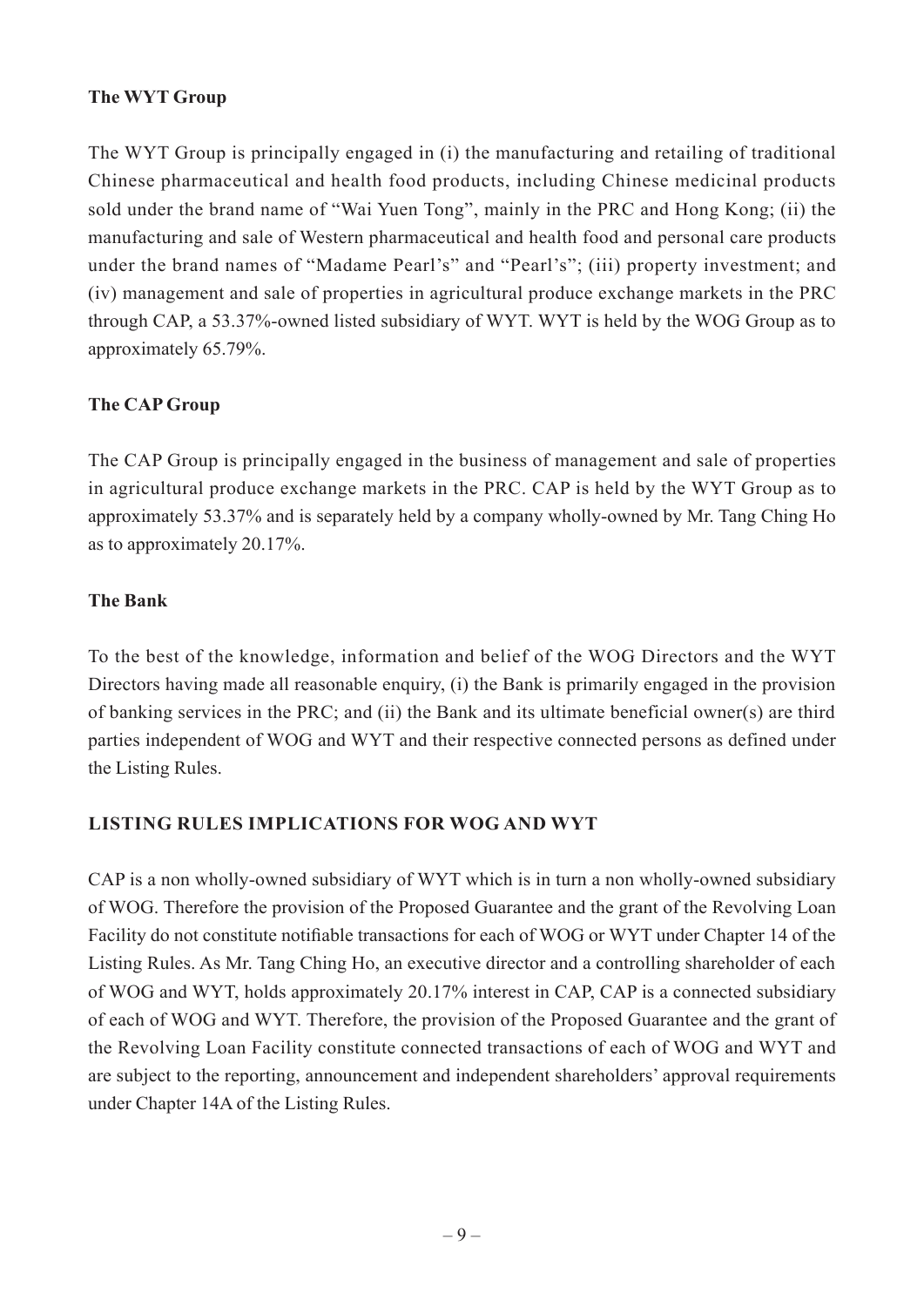As of the date of this joint announcement, CAP, WYT and the Bank have not entered into the Proposed Bank Loan Agreement or the Proposed Guarantee Agreement (where applicable). Each of WOG and WYT will convene the WOG SGM and the WYT SGM to seek a prior mandate from the WOG Independent Shareholders and the WYT Independent Shareholders before the relevant parties enter into the Proposed Bank Loan Agreement and the Proposed Guarantee Agreement.

### **WOG SGM**

The WOG SGM will be held for the purpose of considering and, if thought fit, approving, among other things, the provision of the Proposed Guarantee and the grant of the Revolving Loan Facility by the WOG Independent Shareholders by way of a poll. WOG Shareholders who have a material interest in the provision of the Proposed Guarantee and the grant of the Revolving Loan Facility and their respective close associates (as defined in the Listing Rules) are required to abstain from voting on the relevant resolution(s) at the WOG SGM. In view of Mr. Tang Ching Ho's interest in CAP, Mr. Tang Ching Ho is considered to have a material interest in the provision of the Proposed Guarantee and the grant of the Revolving Loan Facility which is different from other WOG Shareholders. Accordingly, Mr. Tang Ching Ho and his associates (including without limitation WYT) will abstain from voting on the relevant resolution(s) in relation to the provision of the Proposed Guarantee and the grant of the Revolving Loan Facility.

An independent board committee comprising all of the independent non-executive WOG Directors will be established by WOG to give recommendations to the WOG Independent Shareholders on the terms and conditions of the Proposed Guarantee Agreement and the Revolving Loan Facility Agreement and the transactions contemplated therein. An independent financial advisor will be appointed by WOG to advise the independent board committee and the WOG Independent Shareholders in relation thereto.

The WOG Circular containing, among other things, (a) further particulars of the Proposed Guarantee and the Revolving Loan Facility; (b) the recommendation of the independent board committee to the WOG Independent Shareholders in relation to the provision of the Proposed Guarantee and the grant of the Revolving Loan Facility; (c) a letter of advice of the independent financial advisor to the independent board committee and the WOG Independent Shareholders; (d) a notice convening the WOG SGM; and (e) other information as required by the Listing Rules, is expected to be despatched to the WOG Shareholders on or before 25 May 2022.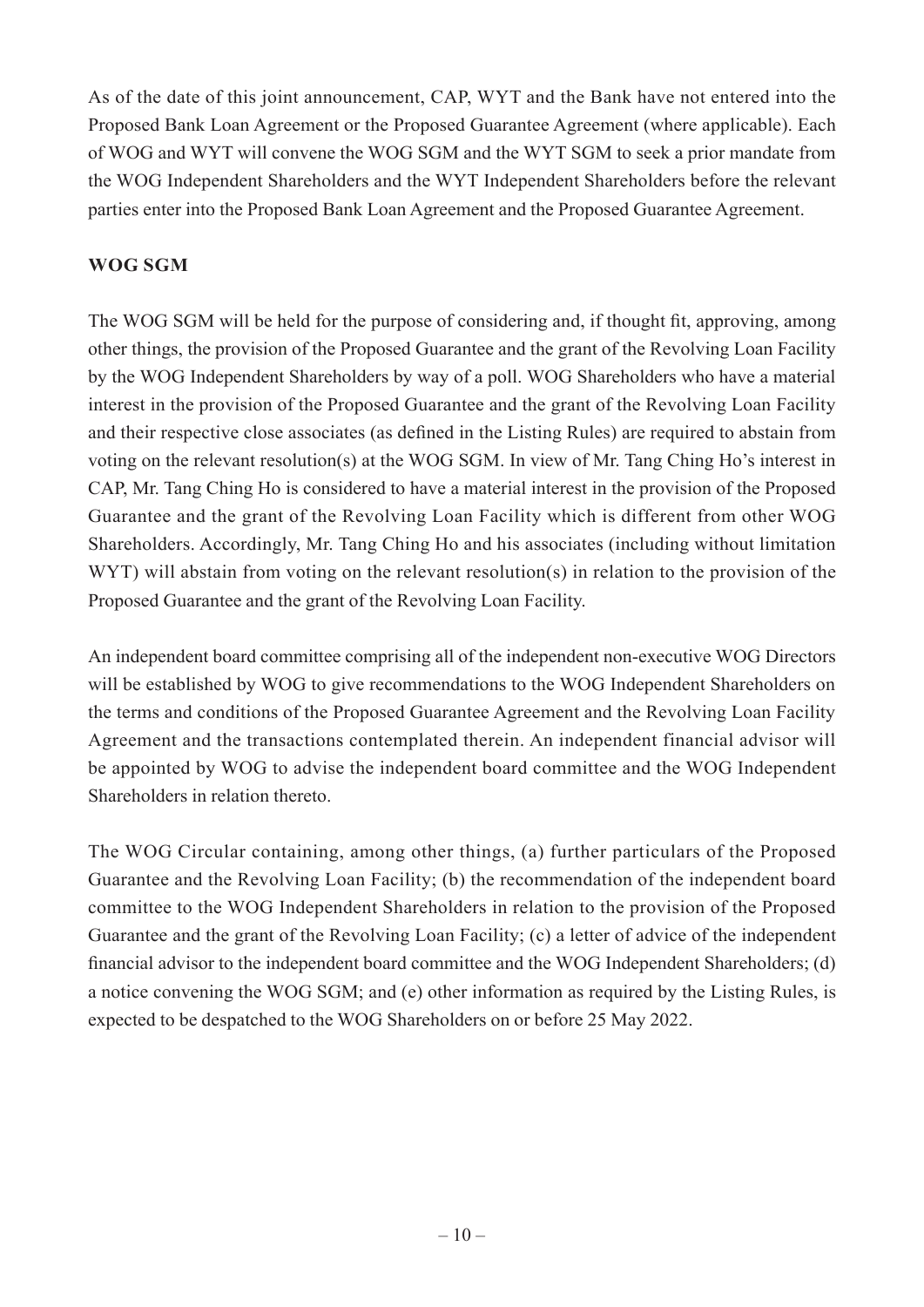#### **WYT SGM**

The WYT SGM will be held for the purpose of considering and, if thought fit, approving, among other things, the provision of the Proposed Guarantee and the grant of the Revolving Loan Facility by Winning Rich by the WYT Independent Shareholders by way of a poll. WYT Shareholders who have a material interest in the provision of the Proposed Guarantee and the grant of the Revolving Loan Facility and their respective close associates (as defined in the Listing Rules) are required to abstain from voting on the relevant resolution(s) at the WYT SGM. In view of (i) Mr. Tang Ching Ho's interest in CAP and WOG is an associate of Mr. Tang Ching Ho; and (ii) the fact that Double Leads, an indirect wholly-owned subsidiary of WOG, is one of the lenders and WOG is the controlling shareholder of WYT, WOG is considered to have a material interest in the provision of the Proposed Guarantee and the grant of the Revolving Loan Facility by Winning Rich which is different from other WYT Shareholders. Accordingly, WOG and its associates will abstain from voting on the relevant resolution(s) in relation to the provision of the Proposed Guarantee and the grant of the Revolving Loan Facility by Winning Rich.

An independent board committee comprising all of the independent non-executive WYT Directors will be established by WYT to give recommendations to the WYT Independent Shareholders on the terms and conditions of the Proposed Guarantee Agreement and the Revolving Loan Facility Agreement, and the transactions contemplated therein. An independent financial advisor will be appointed by WYT to advise the independent board committee and the WYT Independent Shareholders in relation thereto.

The WYT Circular containing, among other things, (a) further particulars of the Proposed Guarantee and the Revolving Loan Facility by Winning Rich; (b) the recommendation of the independent board committee to the WYT Independent Shareholders in relation to the Proposed Guarantee and the Revolving Loan Facility by Winning Rich; (c) a letter of advice of the independent financial advisor to the independent board committee and the WYT Independent Shareholders; (d) a notice convening the WYT SGM; and (e) other information as required by the Listing Rules, is expected to be despatched to the WYT Shareholders on or before 25 May 2022.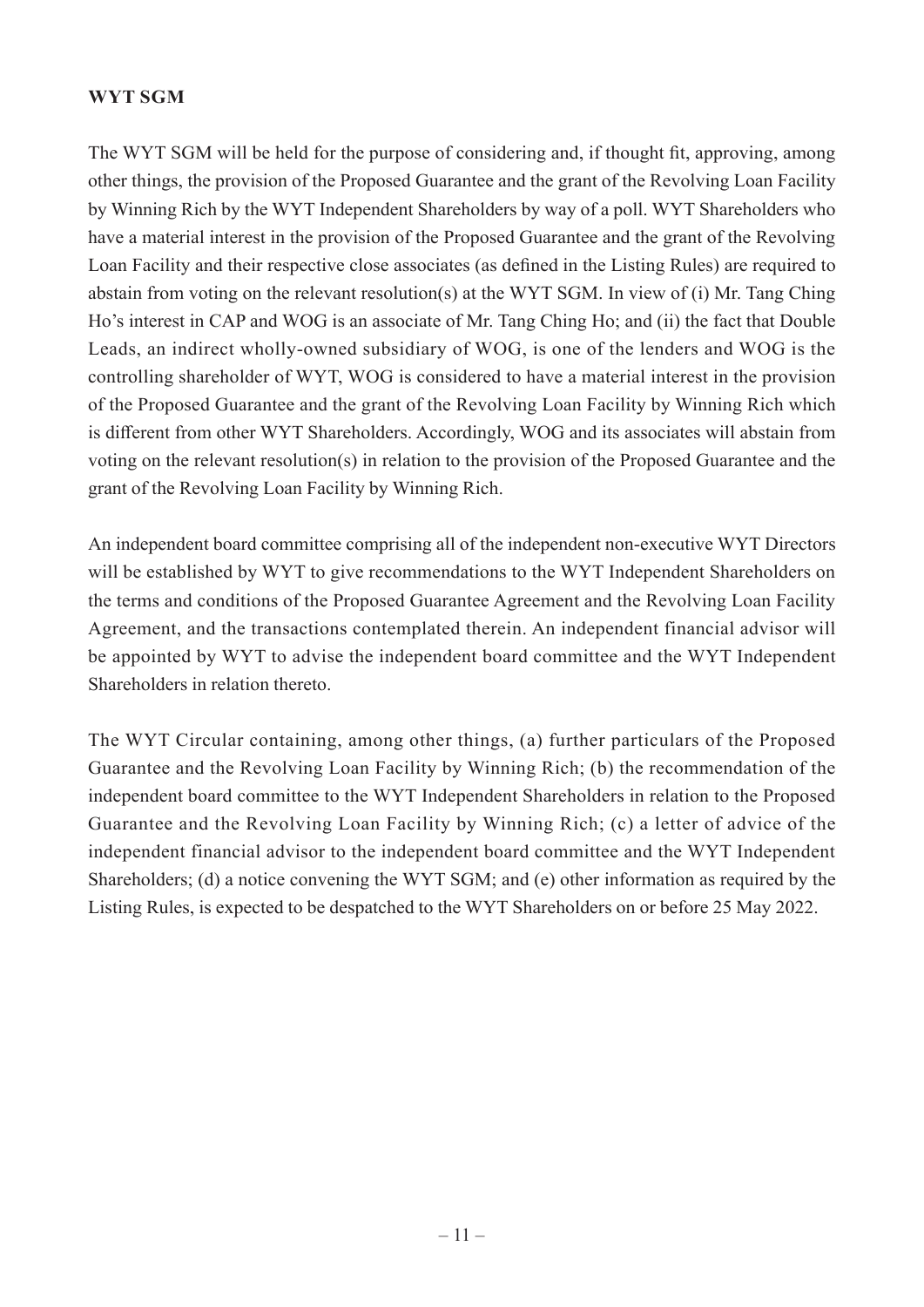### **DEFINITIONS**

In this joint announcement, unless otherwise defined or the context requires otherwise, the following expressions have the meanings set out below:

| "2019 Bonds"                 | five-year 10.0% coupon bonds issued by CAP on 28 November<br>2014                                                                                                                                                                                                                 |
|------------------------------|-----------------------------------------------------------------------------------------------------------------------------------------------------------------------------------------------------------------------------------------------------------------------------------|
| "Bank"                       | 平安銀行股份有限公司 (Ping An Bank Co., Ltd.), a bank<br>licensed as a financial institution by the China Banking<br>Regulatory Commission in the PRC                                                                                                                                       |
| "Business Day"               | any day (excluding any Saturday, Sunday and public holiday)<br>on which banks in Hong Kong and the PRC are generally open<br>for business throughout their normal business hours                                                                                                  |
| "CAP"                        | China Agri-Products Exchange Limited 中國農產品交易有<br>限公司, an exempted company incorporated in Bermuda with<br>limited liability and the shares of which are listed and traded on<br>the Main Board of the Stock Exchange (Stock Code: 149)                                            |
| "CAP Group"                  | CAP and its subsidiaries                                                                                                                                                                                                                                                          |
| "connected person"           | has the meaning given to it under the Listing Rules                                                                                                                                                                                                                               |
| "controlling shareholder(s)" | has the meaning given to it under the Listing Rules                                                                                                                                                                                                                               |
| "Double Leads"               | Double Leads Investments Limited 倍利投資有限公司, an<br>indirect wholly-owned subsidiary of WOG and a company<br>incorporated in the British Virgin Islands with limited liability<br>which is principally engaged in the provision of loan as at the<br>date of this joint announcement |
| "Existing Loan"              | the loan in the initial aggregate principal amount of HK\$710<br>million granted by Double Leads and Winning Rich to CAP<br>pursuant to the Existing Loan Agreement                                                                                                               |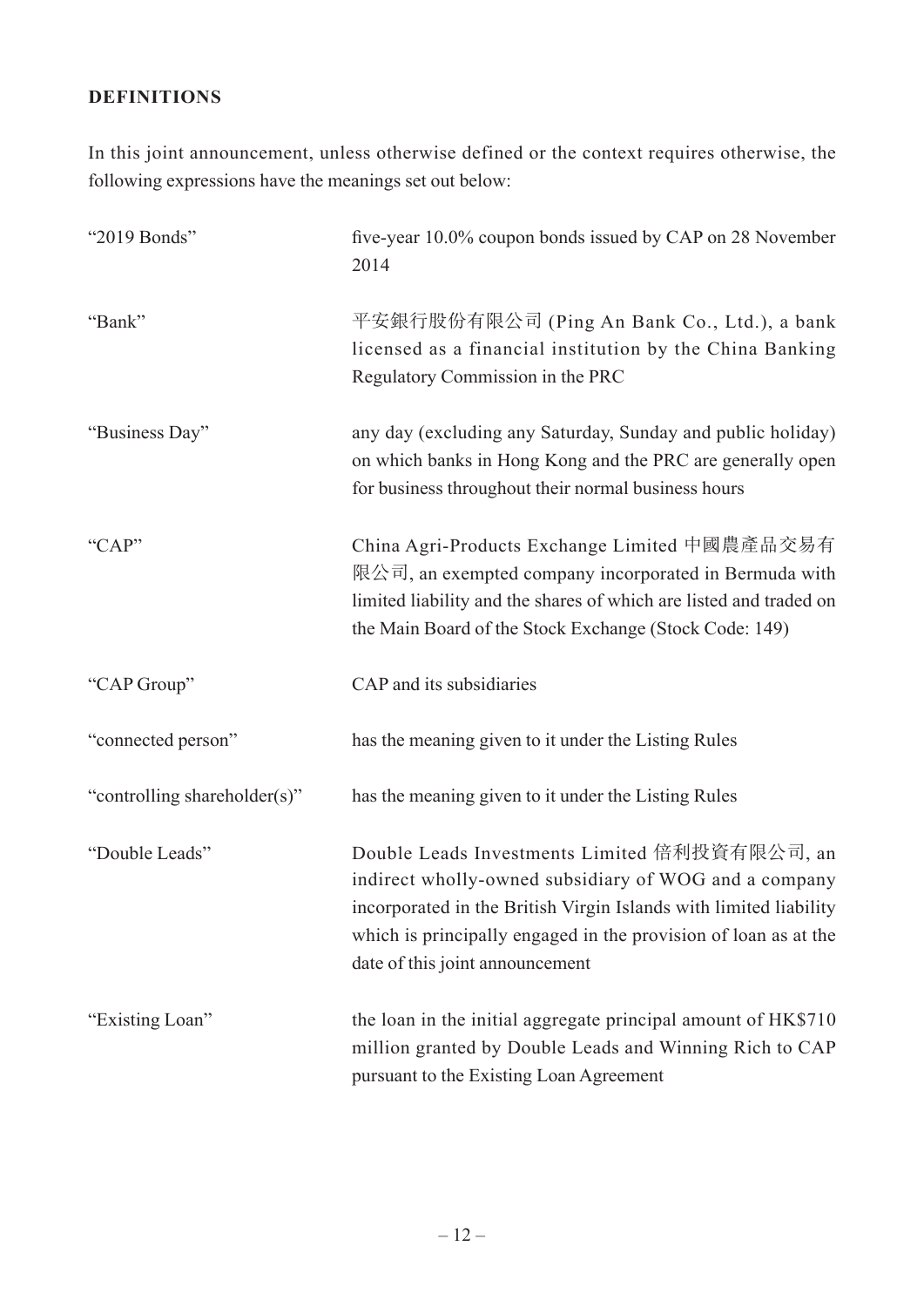| "Existing Loan Agreement"         | two sets of loan agreements, both dated 26 September 2019,<br>entered into between CAP as the borrower and (i) Double Leads<br>and (ii) Winning Rich as the lenders, pursuant to which Double<br>Leads and Winning Rich agreed to grant the Existing Loan to<br>CAP                                                                                                                                                                           |
|-----------------------------------|-----------------------------------------------------------------------------------------------------------------------------------------------------------------------------------------------------------------------------------------------------------------------------------------------------------------------------------------------------------------------------------------------------------------------------------------------|
| "HK\$" or "HKD"                   | Hong Kong dollar(s), the lawful currency of Hong Kong                                                                                                                                                                                                                                                                                                                                                                                         |
| "Hong Kong"                       | the Hong Kong Special Administrative Region of the PRC                                                                                                                                                                                                                                                                                                                                                                                        |
| "Listed Bonds"                    | the bonds issued by the CAP Group and listed on the Stock<br>Exchange (Stock Code: 5755), with the carrying amounts<br>of approximately HK\$218 million as of the date of this joint<br>announcement. The Listed Bonds bear interest at 1% per annum<br>and are repayable on maturity on 30 September 2024                                                                                                                                    |
| "Listing Rules"                   | the Rules Governing the Listing of Securities on the Stock<br>Exchange                                                                                                                                                                                                                                                                                                                                                                        |
| "Luoyang Hongjin"                 | Luoyang Hongjin Agricultural By-Products Wholesale Market<br>Limited* (洛陽宏進農副產品批發市場有限公司), an indirect<br>wholly-owned subsidiary of CAP established in the PRC                                                                                                                                                                                                                                                                                |
| "Proposed Bank Loan"              | a RMB300 million (in its HKD equivalent) loan facility<br>proposed to be provided to CAP by the Bank under the Proposed<br><b>Bank Loan Agreement</b>                                                                                                                                                                                                                                                                                         |
| "Proposed Bank Loan<br>Agreement" | the loan facility agreement proposed to be entered into between<br>CAP and the Bank in relation to the Proposed Bank Loan                                                                                                                                                                                                                                                                                                                     |
| "Proposed Guarantee"              | the guarantee proposed to be provided by WYT in favor of the<br>Bank pursuant to the Proposed Guarantee Agreement                                                                                                                                                                                                                                                                                                                             |
| "Proposed Guarantee Agreement"    | the guarantee agreement proposed to be entered into between<br>WYT and the Bank, pursuant to which WYT would agree to<br>guarantee all liabilities of CAP to be owed to the Bank under the<br>Proposed Bank Loan Agreement, including the principal amount<br>of RMB300 million (in its HKD equivalent), any interest,<br>penalty, compound interest, damages and other expenses of the<br>Bank in enforcing the Proposed Bank Loan Agreement |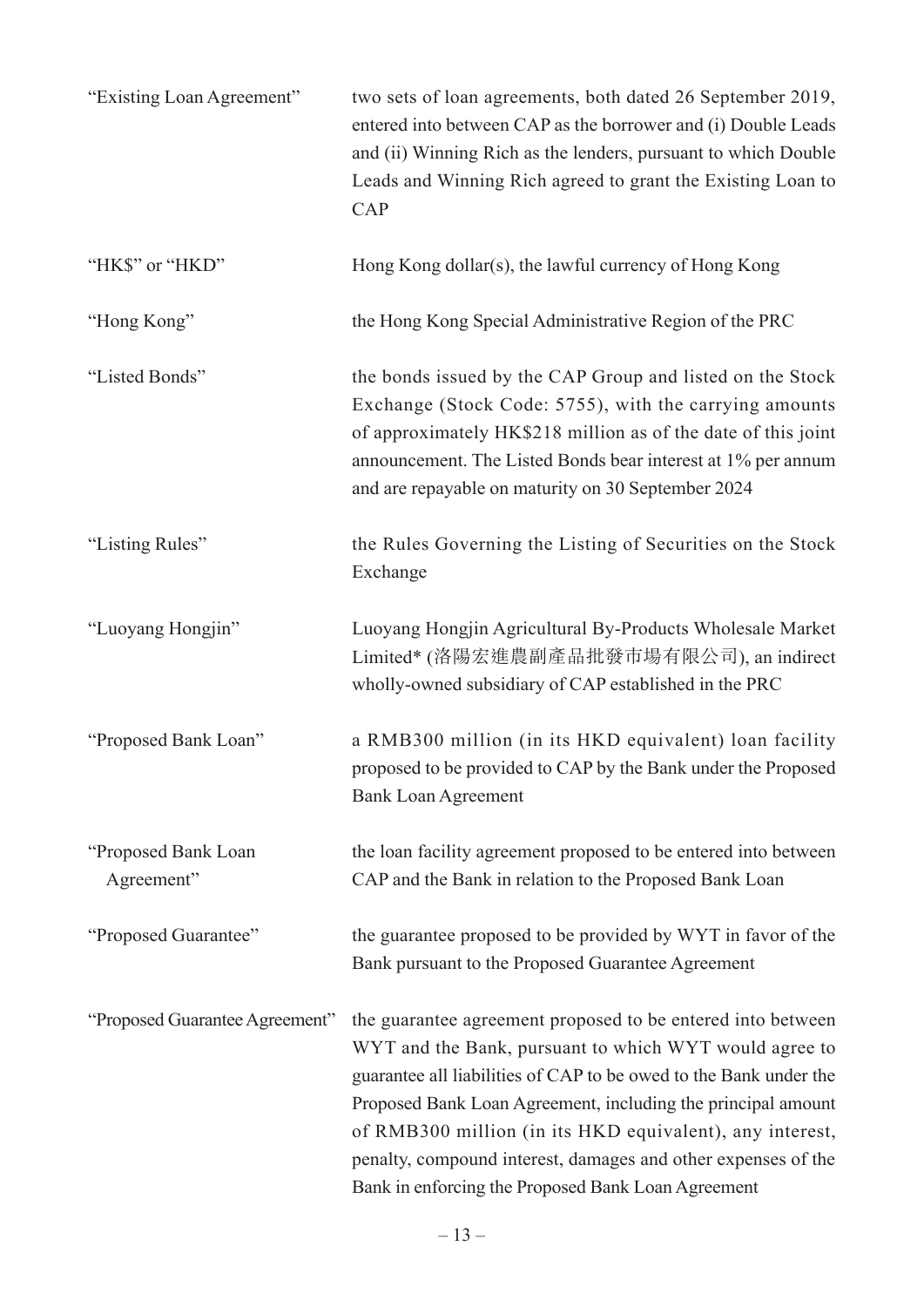| "PRC"                                   | the People's Republic of China, for the purpose of this joint<br>announcement, excludes Hong Kong, the Macau Special<br>Administrative Region and Taiwan                                                                                                                                                     |
|-----------------------------------------|--------------------------------------------------------------------------------------------------------------------------------------------------------------------------------------------------------------------------------------------------------------------------------------------------------------|
| "Revolving Loan Facility"               | the unsecured revolving loan facility in the principal amount of<br>HK\$70 million and HK\$506 million to be granted by Double<br>Leads and Winning Rich, respectively, to CAP for a term of five<br>years pursuant to the Revolving Loan Facility Agreement                                                 |
| "Revolving Loan Facility"<br>Agreement" | two sets of unsecured revolving loan facility agreements, both<br>dated 3 May 2022, entered into between CAP as the borrower<br>and (i) Double Leads and (ii) Winning Rich as the lenders,<br>pursuant to which Double Leads and Winning Rich agreed to<br>make the Revolving Loan Facility available to CAP |
| "SFO"                                   | the Securities and Futures Ordinance (Chapter 571 of the Laws<br>of Hong Kong)                                                                                                                                                                                                                               |
| "Shenzhen Hongjin"                      | Shenzhen Hongjin Huimin Agricultural By-Products Co., Ltd.*<br>(深圳宏進惠民農副產品有限公司), an indirect wholly-owned<br>subsidiary of CAP established in the PRC                                                                                                                                                        |
| "Stock Exchange"                        | The Stock Exchange of Hong Kong Limited                                                                                                                                                                                                                                                                      |
| "Winning Rich"                          | Winning Rich Investments Limited 凱裕投資有限公司, an<br>indirect wholly-owned subsidiary of WYT and a company<br>incorporated in the British Virgin Islands with limited liability<br>which is principally engaged in the provision of loan as at the<br>date of this joint announcement                            |
| "WOG"                                   | Wang On Group Limited (宏安集團有限公司)*, an exempted<br>company incorporated in Bermuda with limited liability, the<br>shares of which are listed and traded on the Main Board of the<br>Stock Exchange (Stock Code: 1222)                                                                                         |
| "WOG Board"                             | the board of the WOG Directors                                                                                                                                                                                                                                                                               |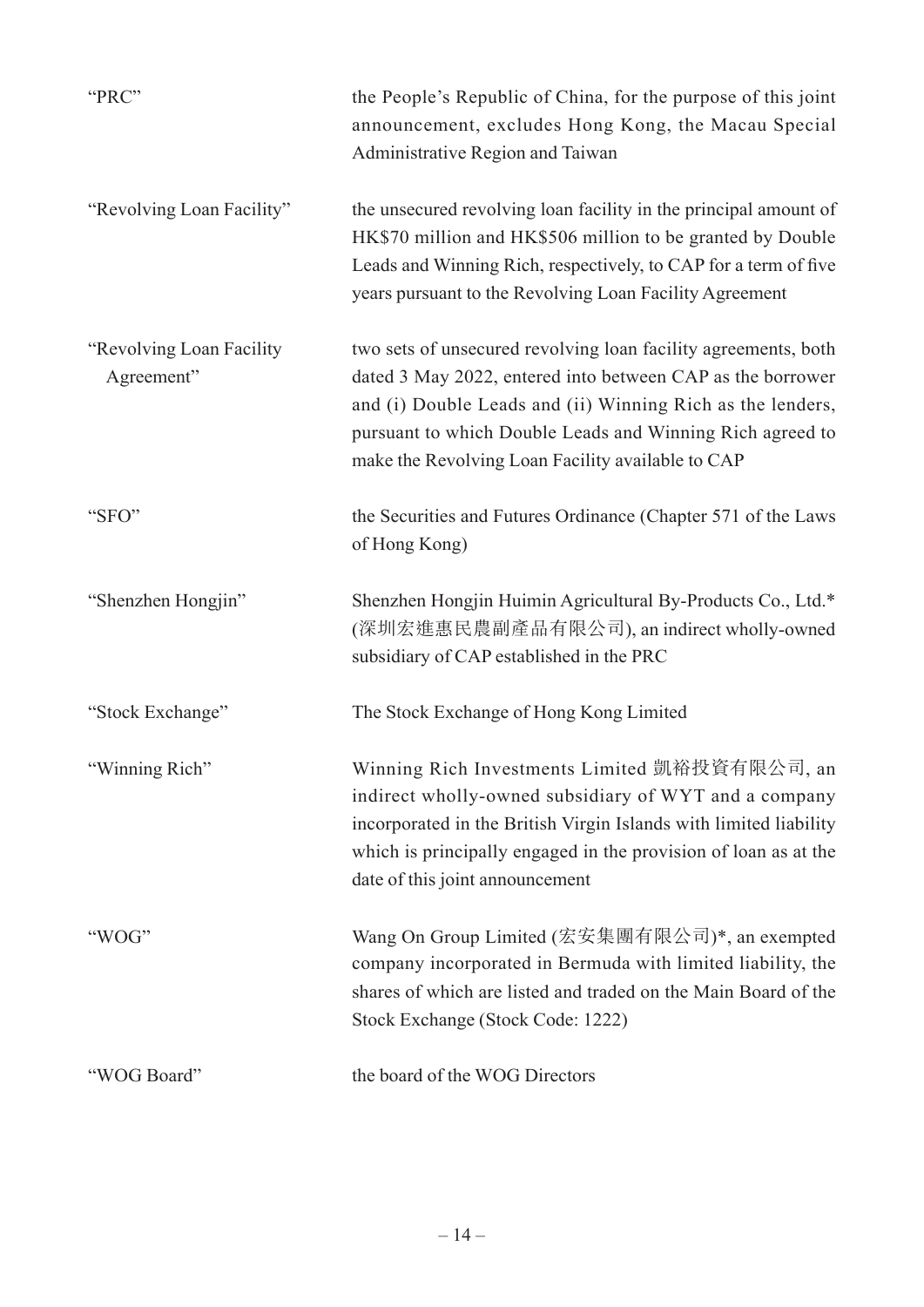| "WOG Circular"                    | the circular to be despatched to the WOG Shareholders in<br>relation to, among other things, the Proposed Guarantee and the<br>Revolving Loan Facility                                                                                    |
|-----------------------------------|-------------------------------------------------------------------------------------------------------------------------------------------------------------------------------------------------------------------------------------------|
| "WOG Directors"                   | the directors of WOG                                                                                                                                                                                                                      |
| "WOG Group"                       | WOG and its subsidiaries                                                                                                                                                                                                                  |
| "WOG Independent<br>Shareholders" | the WOG Shareholder(s) who is/are not required to abstain<br>from voting on the resolution(s) to be proposed at the WOG<br>SGM to approve the Proposed Guarantee Agreement and the<br>Revolving Loan Facility Agreement                   |
| "WOG SGM"                         | the special general meeting of WOG to be convened and held<br>for the purpose of, among others, approving the Proposed<br>Guarantee and the Revolving Loan Facility                                                                       |
| "WOG Shareholder(s)"              | holder(s) of the WOG Shares                                                                                                                                                                                                               |
| "WOG Shares"                      | the ordinary share(s) with a nominal value of HK\$0.01 each in<br>the issued share capital of WOG                                                                                                                                         |
| "Wuhan Baisazhou Agricultural"    | Wuhan Baisazhou Agricultural By-Product Grand Market<br>Company Limited* (武漢白沙洲農副產品大市場有限公司),<br>an indirect wholly-owned subsidiary of CAP established in the<br><b>PRC</b>                                                               |
| "WYT"                             | Wai Yuen Tong Medicine Holdings Limited (位元堂藥業控股<br>有限公司*), an exempted company incorporated in Bermuda<br>with limited liability, the shares of which are listed and traded<br>on the Main Board of the Stock Exchange (Stock Code: 897) |
| "WYT Board"                       | the board of the WYT Directors                                                                                                                                                                                                            |
| "WYT Circular"                    | the circular to be despatched to the WYT Shareholders in<br>relation to, among other things, the Proposed Guarantee and the<br>Revolving Loan Facility by Winning Rich                                                                    |
| "WYT Directors"                   | the directors of WYT                                                                                                                                                                                                                      |